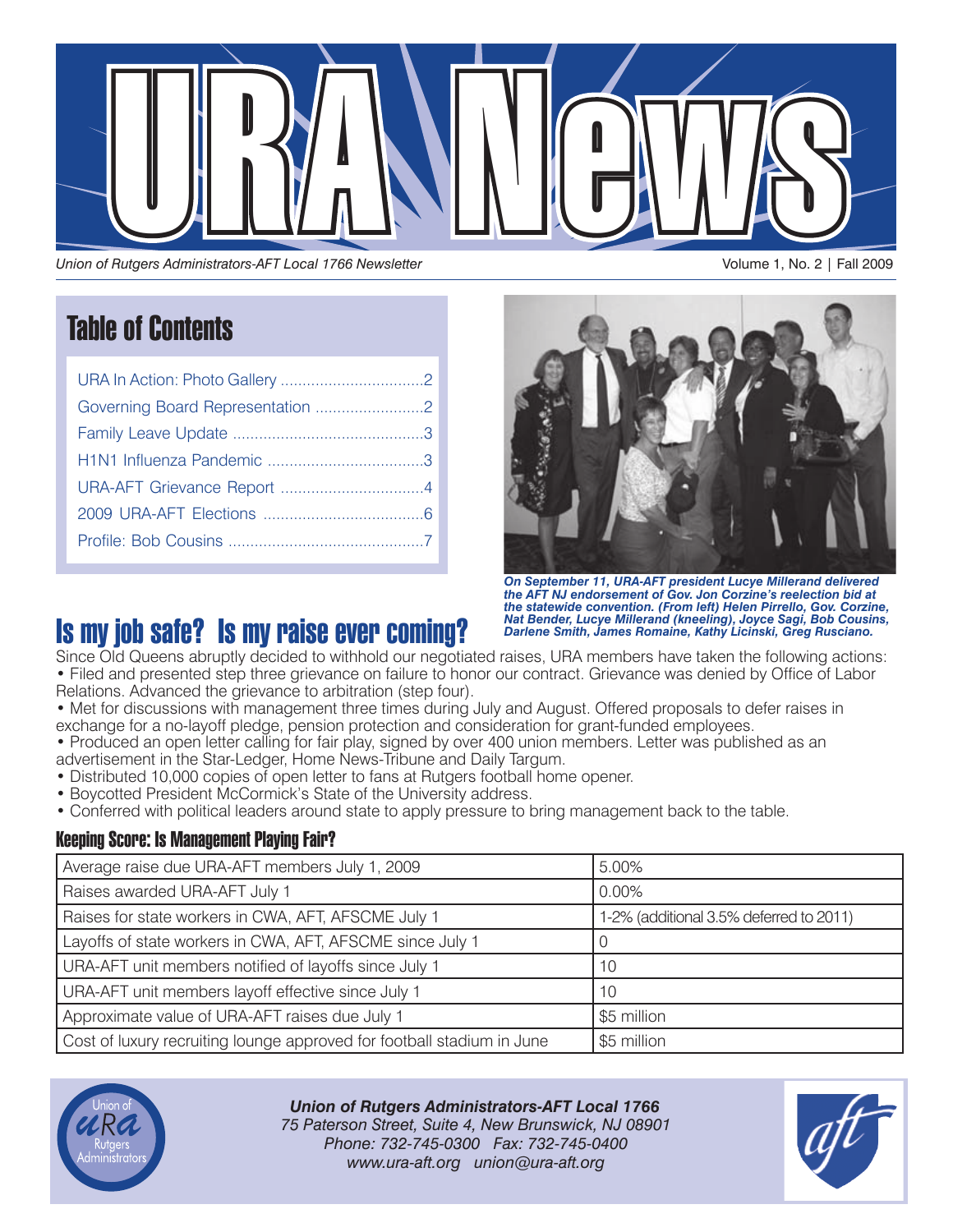# URA In Action: Photo Gallery

## July 14 AFT Rutgers Petitions Board of Governors



*URA-AFT president Lucye Millerand and member Tony Masso gather signatures to call on university management to honor existing collective bargaining agreements and stop layoffs. More than 1,200 union members—staff and faculty—signed the petition.*

## September 24 URA-AFT Boycotts McCormick's Address



*Dressed appropriately for hazmat safety, Rob Newman hands out fliers during president McCormick's address, which the union labeled "toxic."*

## October 20 AFT President Comes to Newark



*AFT President Randi Weingarten (far left) with URA members in Newark. (From left) Randi, steward Ines Agina, executive board member Carolyn Foote, Newark vice president Darlene Smith and lead steward Dorothy Grauer.*



*URA-AFT Contract Committee chair and New Brunswick Vice President Kathryn Neal*

# URA Calls for Greater Role in Rutgers' Decision-Making

Citing wasteful spending and misplaced priorities, URA unit members called for staff representation on the governing boards of the university as a cornerstone of structural reforms. Responding to a survey crafted by URA-AFT New Brunswick Campus vice president Kathryn Neal, 617 members pointed out that faculty and students are represented on the university's Board of Governors (BOG) and Board of Trustees (BOT) while the staff is excluded.

"We are calling for inclusion of staff members on these governing boards because we think staff have a unique perspective currently not being heard. That perspective and insight could be crucial in helping the university get through, and even thrive in spite of, the recession," said Neal. "For example: over three-quarters (77%) of respondents believe there are ways the university could cut costs without resorting to layoffs or salary reductions." She said many people responsible for tracking their departments' budgets identified excessive spending for office decorating, travel, meals, printing and overuse of

consultants. "Unfortunately we have seen no university-wide call to rein in spending in these or other areas," Neal said.

The report, available on the union's web site at www.ura-aft.org, identified 42 Rutgers executives earning \$200K or more, with their combined salaries topping \$12 million. "Executive compensation received the secondhighest mention by people in our survey as a bad budget decision made by the university, second only to football and athletics," said Neal.

More than two-thirds of survey respondents gave low ratings to the university for valuing staff input in making budget decisions. In addition to voting staff representation on the BOG, BOT and greater representation on the University Senate, members called for implementation of austerity spending before resorting to layoffs, transparency in the university budget process, and a flattened organizational structure to increase efficiency.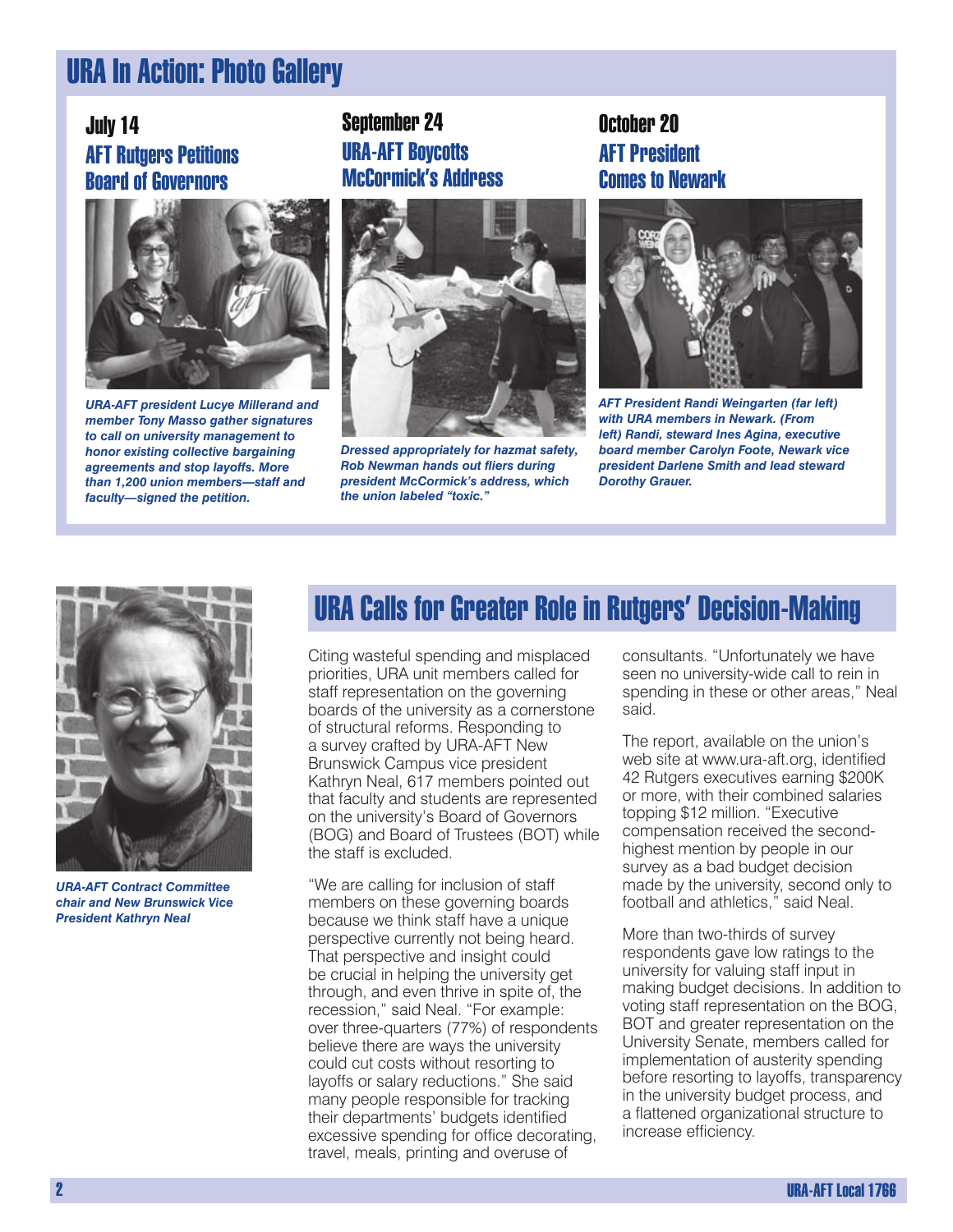# Family Leave Update

New Jersey workers are benefiting from Family Leave Insurance, thanks to URA.

Since July 1, 2009, when the law became effective, more than 5,000 New Jersey workers have used family leave insurance benefits. Under this program, workers are eligible for up to six weeks partial wage replacements when they need to take time to care for a sick family member or bond with a newborn or newly-adopted child.

"New Jersey has taken a strong step forward in helping its working families meet the challenges of balancing work and family by enacting a family leave insurance program," said Karen S. White. The URA steward most closely involved with the research and advocacy that led to the passage of the paid family leave legislation, White

noted that New Jersey is only the second state in the nation to enact a family leave insurance program.

As a member of the New Jersey Time to Care Coalition, a diverse group of over 70 organizations, the URA-AFT recognized the need for policy changes at both the state and national levels to allow workers to be good employees and good family members, and played a leading role in making this policy change possible.

For more information about the program and how to access benefits, contact your URA-AFT steward. For more information about the NJ Time to Care Coalition and its work on "time to care" issues, contact URA member Karen White at kswhite@rci.rutgers. edu.



*URA-AFT Cook Campus Steward Karen White*

# H1N1 Influenza Pandemic: Health, Our Contract and Benefits

The URA-AFT health and safety committee is working to make sure questions about our health, contract and benefits are taken into account in planning for the H1N1 influenza pandemic at Rutgers.

Health and safety chair Joyce Sagi and president Lucye Millerand met with Rutgers management recently and presented pages of questions, shared concerns, and made recommendations on how to work with the union on planning. AAUP-AFT was represented in the meeting and Sagi has been in contact with other Rutgers locals to discuss our mutual concerns.

"We will work to make sure Rutgers management will be responsive to our concerns and contractual obligations to our members," said Sagi. "This is about transparency and involving

stakeholders in the planning process to protect students, staff and faculty."

### H1N1 preparation:

The CDC recommends that high risk individuals obtain both the seasonal influenza and H1N1 vaccines.

Rutgers University flu shot information: http://emergency.rutgers. edu/h1n1.shtml

For further information, see www.flu. gov and www.cdc.gov. Information on these websites is constantly changing, and web pages may be updated, replaced or deleted.

If you are interested in serving on or have questions for the health and safety committee, please write to safety@ura-aft.org.



*URA-AFT Health and Safety Committee chair Joyce S. Sagi*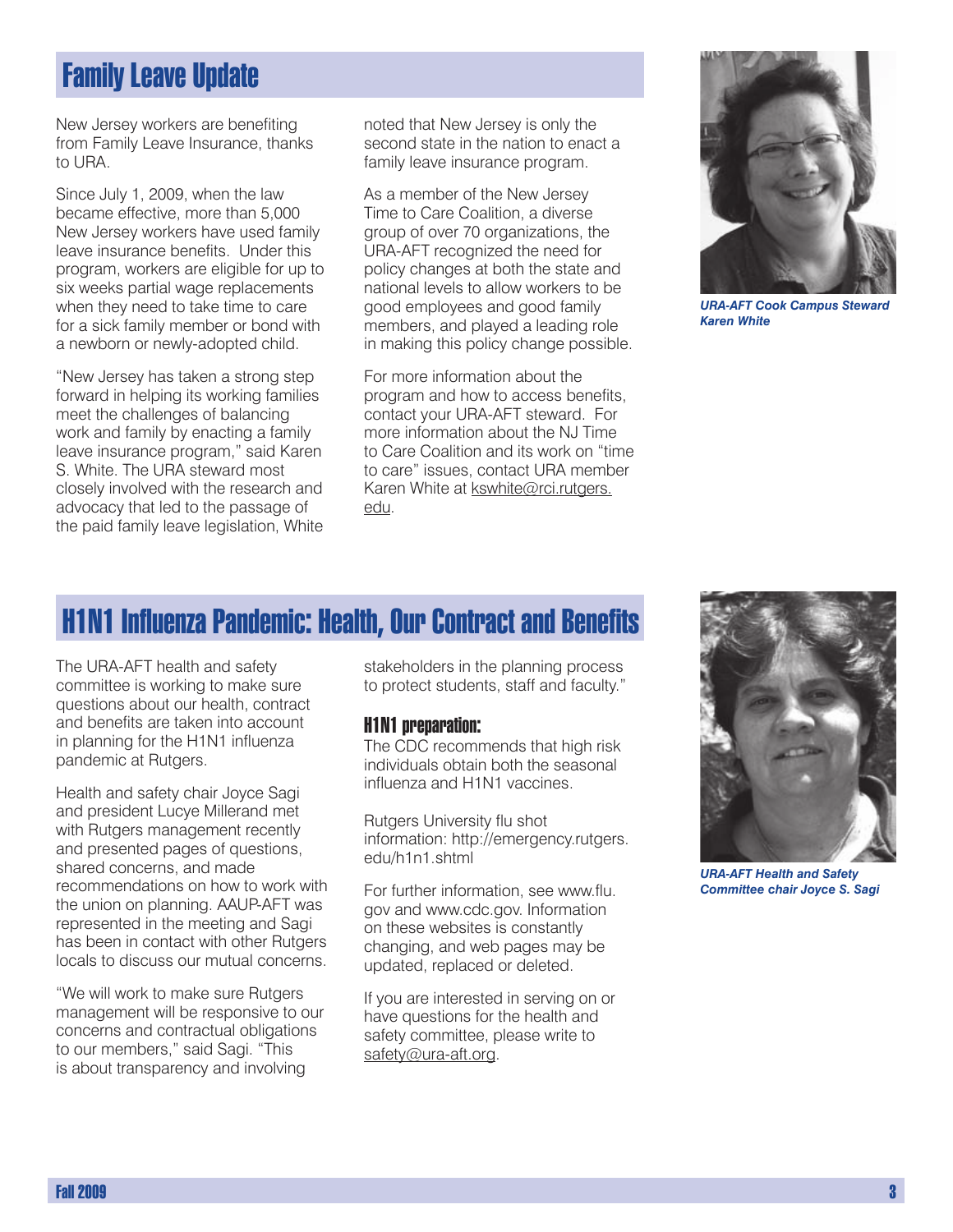

*URA-AFT Grievance Committee chair and Newark Vice President Darlene Smith*

## URA-AFT Fast Facts

*Name:* Union of Rutgers Administrators-American Federation of Teachers (URA-AFT).

*Local number:* 1766 (year of Rutgers founding).

*Contract period:* July 1, 2007 through June 30, 2011.

*Union start date:* The URA-AFT officially certified as a union in June, 2007.

*Affiliations:* **American Federation of Teachers** (www.aft. org), a professional union representing 1.4 million workers.

AFL-CIO (www.aflcio. org), a union movement representing 10.5 million members in 56 national and local labor unions.

# URA-AFT Grievance Report

Remember to work with your local steward to talk through potential problems as early as possible. Stewards are trained problem-solvers who work with you to advocate for your professional rights and protest unfair discipline or violations of our contract.

# A Few Cases

## "Whistleblower" Layoff Reversed:  $\overline{\mathsf{A}}$

member received notification that his position would be eliminated in a "reorganization," but his position seemed to be the only element "reorganized"—nothing else would be changed in the department. Since the member had previously complained about the manager's activities—which he believed to be unethical—the grievance committee chair and another steward conducted first and second step meetings. The union's information request prior to the third step hearing asked what was happening with the impropriety the member reported. Amazingly, the university became willing to settle by reversing the reorganization and restoring the position before the member lost any time out of work. "Thanks to all of you for your help and for all of the time that you put into this case. Chalk one up for the good guys," he wrote.

**Five-Day Suspension Averted: After a** member received a suspension letter on a Monday that would put her out for the following work week, her lead campus steward sprang into action by convening an informal step one meeting with the supervisor and the human resources liaison from the department. The union executive vice president and the steward reviewed the facts of the case and let the department know that they did not indicate a need for discipline, much less anything as severe as a suspension. The employee had a great work record and several years of service. After some discussion, the department and union agreed that the suspension would be rescinded (before it was instituted), but the member would receive a disciplinary letter that would be removed from her personnel record within six months

without further incident. The member also retains the right to put her side of the facts on the record in a written response to her personnel file. "I can't thank you both enough for your help in this process. I am still in disbelief at how I was and am being treated, but at least I am getting paid this week. Thank you both for your efficient, professional and compassionate treatment through this ordeal," she wrote.

Acting Pay Granted Retroactively: She thought she had been promoted, the department announced she had been promoted, but after acting in a higher grade on an interim basis, the department "discovered" that our member did not have the requisite qualifications for the position. The member and her steward requested acting pay for the time period in question, but were denied at the first and second steps. After reviewing the situation with the union's executive director, university human resources agreed that acting pay had to be granted in accordance with university regulations and the URA contract.

## URA Leads The Way for Military Leave:

When Nadia Mascola returns to the College of Nursing from boot camp, she expects to be a Master of Arms (also known as Military Police) in the U.S. Naval Reserves. What Nadia did not expect was for her time at boot camp to be considered "not active duty," which was the first response from her supervisor upon announcing her ship date. Active status is important as URA-AFT members are paid for 90 days of active military duty, more than the 30 previously allocated by the university. With swift intervention from URA's health and safety chair, the university's human resources department not only agreed that boot camp is active duty, but decided to modify the university's existing policy to the more expansive one that URA-AFT negotiated. "I feel very lucky to be a part of the URA-AFT family, and words cannot express how much gratitude I have," wrote Ms. Mascola.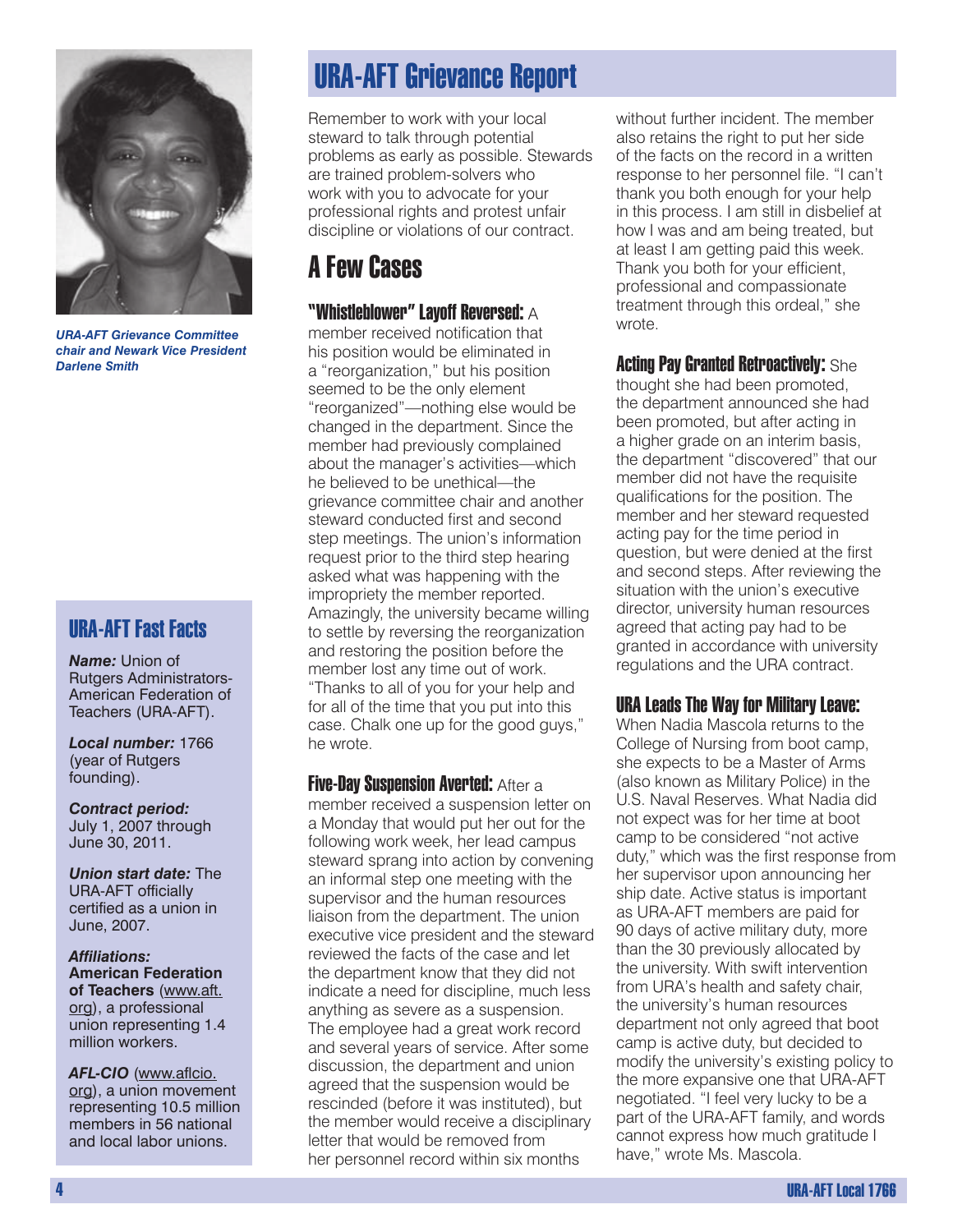# Union-Wide Grievances

The union currently has eight active arbitration cases going forward and three unfair labor practice charges with the Public Employee Relations Council (PERC).

**Withholding Contracted Raises: A violation** of Articles 38 (Salary Improvements), 40 (Severability) and 49 (University Policies and Procedures)—the URA is in the process of selecting an arbitrator to hear this case. We have demanded information from the university supporting their position for their actions on withholding our negotiated wages. We are still waiting for this information (see lead article).

**Pushing Back Against Layoffs: We have had** some success in challenging layoffs where Seniority (Article 39) or Layoff Notification (Article 20) rights have been violated. One layoff has been rescinded because seniority was not followed. In one case it was clear that the layoff was due to retaliation for an employee raising concerns about unethical activity in the department. One member grieved and won the right to bank vacation time in the event of a layoff, which proved helpful when he found another position at the university and reclaimed his vacation time (as well as seniority and accrued benefits, which stay intact for 18 months).

The largest challenge with layoffs is management's interpretation of what is defined as a work unit, which they seek to limit. We have a number of grievances scheduled for arbitration over this language as well as one unfair labor practice charge.

It is also URA's position that the use of vacation after receiving layoff notification should be negotiated with the member. One of these grievances is scheduled for arbitration and should be heard in the near future.

### Maintaining a Non-Hostile Work Environment:

(Article 26) In two cases we have seen supervisors moved so they no longer supervise any of our members and on another occasion we had a member moved where they will no longer report to her former supervisor. It is clear that

these meetings are most effective if there are other members, witnesses, or employees who are the subject to the same problems and agree to come forward together.

**Thou Shalt Not:** The majority of our grievances are around discipline without just cause (Article 18). We have been able to overturn terminations on more than one occasion and have had other disciplines satisfactorily settled when the facts of the case sided with our members. However, it is important to stress that although both parties affirm the concept of progressive discipline, there are occasions when the seriousness of the action can warrant termination without following progressive discipline.

Theft can be one of these occasions. Many actions that involve dishonesty fall within the broad concept of theft, ranging from the outright taking of property to the falsification of documents for personal gain. Most arbitrators take an unwaveringly strict approach to theft and more often than not will uphold termination.

**Protect Yourself:** On the subject of progressive discipline it is important to take warnings from your supervisor seriously. If left unchallenged these warnings become the first step in building a case for discharge following progressive discipline. If you receive a verbal warning or written reprimand, contact your steward immediately.

On more than one occasion we have been contacted by employees who are suspended after receiving a written reprimand. If previous disciplinary actions, verbal warnings and written reprimands go unchallenged it is the same as agreeing that they were warranted. They cannot be grieved after the timeline has expired so take action now if you are being disciplined or threatened with discipline unfairly.

**Know Thy Contract:** That little light blue book could save your career at some point. Keep it at your desk or in a safe place so you can refer to the above article numbers as needed. A searchable version is online at www.ura-aft.org/contract as well.

## Get Involved!

## *Attend the*

*Membership Meetings:* General Membership Meetings are held the second Monday of the month at 5:30 p.m. in New Brunswick, Newark and Camden. We usually videoconference to connect the meetings.

#### *Attend Your Campus Meetings:*

Meetings are held on every campus throughout the year, typically during the lunch hour. Find your campus lead steward on the stewards page of the www.ura-aft.org web site and talk about getting involved on your campus.

#### *Join a Committee:*

Our work is always done together via the committee system. Even if you are very busy, a committee assignment can be a great way to participate with your unique skills and insight. See the committee page at www.ura-aft.org to find the type of work that interests you.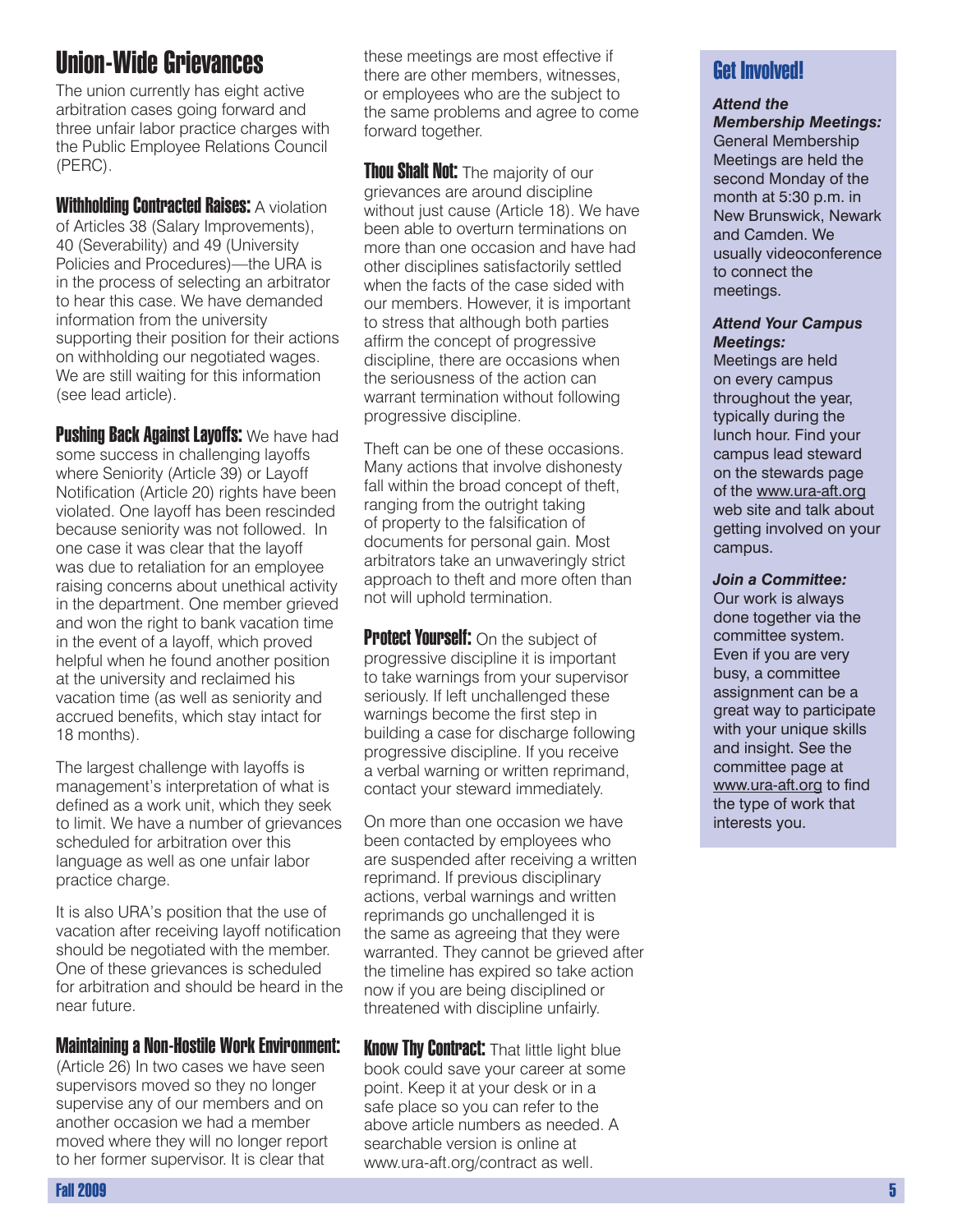# Weingarten: Your Right to Union Representation

As a union member, you have Weingarten rights during investigatory interviews.

If you have a reasonable belief that discipline or other adverse consequences may result from what you say when a supervisor questions you, request union representation. Management is not required to inform you of your Weingarten rights; it is your responsibility to know and request.

When you make the request for a union representative to be present management has three options:

**1)** It can stop questioning until the representative arrives.

**2)** It can call off the interview.

**3)** It can tell the employee that it will call off the interview unless you voluntarily gives up your right to a union representative (an option you should always refuse).

Here are the words to say: *"If this discussion could in any way lead to my being disciplined or terminated, or affect my personal working conditions, I respectfully request that my union representative, officer, or steward be present at this meeting. Without representation present, then I choose not to participate in this discussion."*

# 2009 URA-AFT Elections

## SAVE THE DATE

NOVEMBER 9, 2009 URA-AFT LOCAL 1766 ELECTIONS

The URA will be holding its second election this Fall as its current executive board members complete their first terms at the end of this year. The election will be held on Monday, November 9. Voting locations and hours are as follows:

| <b>Campus</b>     | <b>Location</b>                                                         | <b>Time 1</b>     | <b>Time 2</b>  |
|-------------------|-------------------------------------------------------------------------|-------------------|----------------|
| <b>Busch</b>      | <b>Busch Campus Center,</b><br>Lobby, Contact Table 1 & 2               | 12 noon to 2:00pm |                |
| Camden            | Camden Campus Center<br>(326 Penn Street), Lobby,<br>Vendor Table 1 & 2 | 12 noon to 2:00pm | 5:00 to 7:00pm |
| College<br>Avenue | <b>Rutgers Student Center</b><br>Atrium Hallway, Contact<br>Table 1 & 2 | 12 noon to 2:00pm | 5:00 to 7:00pm |
| Cook              | Labor Education Center,<br>Lobby, 2 tables                              | 12 noon to 2:00pm | 5:00 to 7:00pm |
| Livingston        | Livingston Student Center,<br>Lobby, Contact Table<br>Lobby A & B       |                   | 5:00 to 7:00pm |
| <b>Newark</b>     | Paul Robeson Campus<br>Center, Main Lobby, Table<br>6 & 7               | 12 noon to 2:00pm | 5:00 to 7:00pm |

The URA Constitution states, "All members must vote in person at a polling location, except that the following may contact the union for an absentee ballot if they are unable to vote in person: all members whose primary residence is farther than 50 miles away from any of the three polling locations and who do not work on any of the three main campuses; members who have a conflict with a religious observance on the day of voting; and members who will be out of town on work-related duties, in which case they must provide documentation from their supervisor confirming this. Absentee ballots must be in the possession of the union a minimum of 24 hours prior to the closing of all three polling locations. The completed ballot can be returned to the union via certified mail or the shop steward or hand delivered by the member."

At the Membership Meeting on Monday, September 14, members were nominated for positions on the Executive Board. Pursuant to the URA-AFT Constitution, Article IV (Election of Officers) Section III e. and Section V, nominations have been confirmed by the Elections Committee.

The following are the positions and candidates:

### Candidate for President:

Lucye Millerand

## Candidate for Executive Vice President:

Nat Bender

## Candidate for Vice President New Brunswick/Piscataway:

Kathryn Neal

## Candidate for Vice President - Newark:

Darlene M. Smith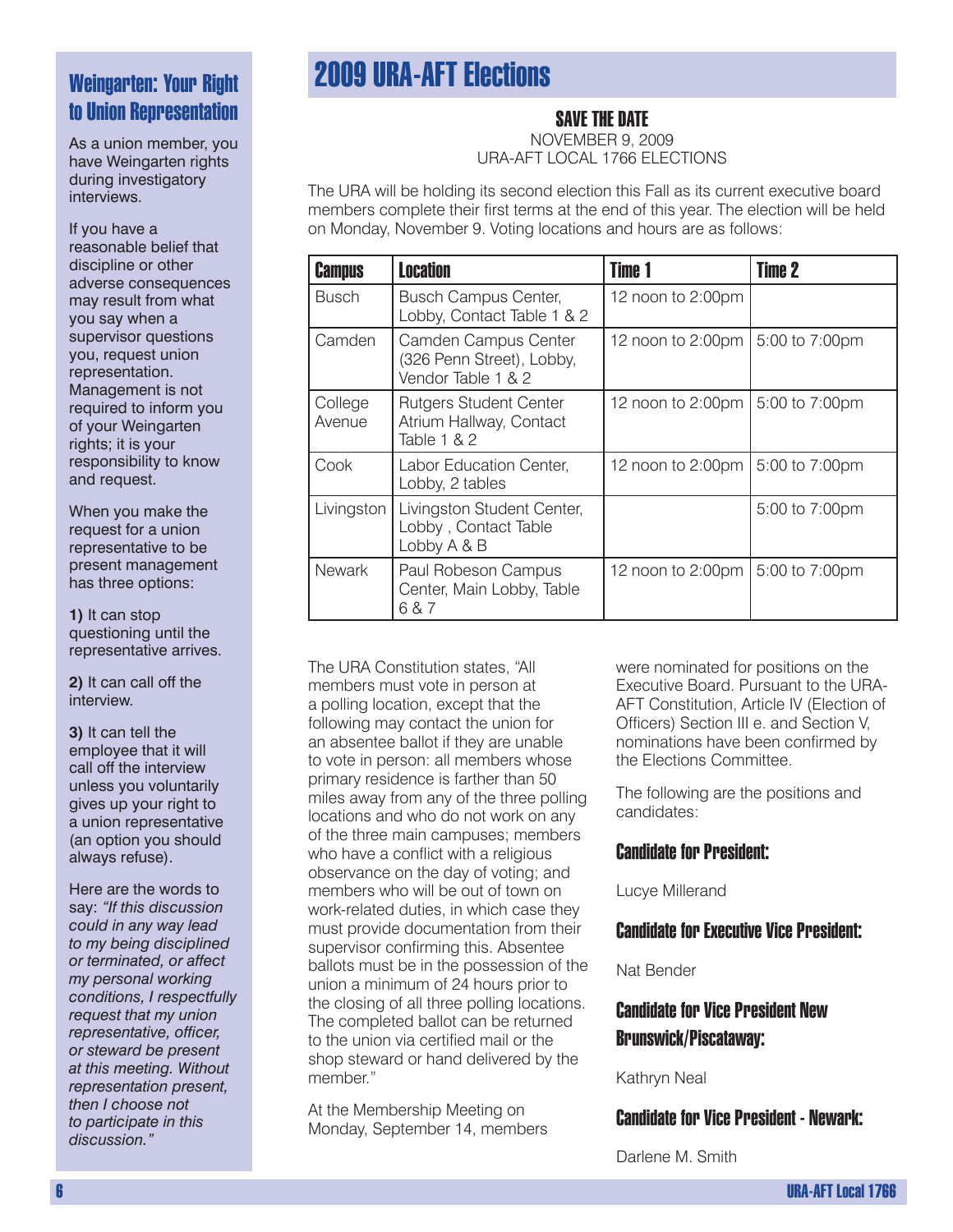### Candidate for Treasurer:

Janice DiLella

### Candidate for Recording Secretary:

Theresa O'Neill

## Candidates for Executive Board Member - New Brunswick:

Stephanie Atkins

Ginny Caputo

Sandra Jenkins

Kathleen Licinski

Helen Pirrello

Mary Ann Puccio

Joyce Sagi

Karen White

### Candidate for Executive Board Member - Newark: Carolyn Foote

### Candidate for Executive Board Member -

Extension/Off Campus: Rhonda Smalls

Not a candidate for office but you'd like to be involved?

Volunteers are needed to staff the polls on November 9. Please contact the elections committee at elections@ura-aft.org if you can help out with this important job. If you help out on the 12-2 shift one (1) hour will be union release time. (If you are taking lunch for the 5-7 pm shift – the one  $(1)$ hour union release time applies also).

Those elected will take office on January 1, 2010 for a three-year term. Remember to vote on November 9.

### Save the Date!

#### **NOVEMBER 9, 2009** URA-AFT LOCAL 1766 ELECTIONS

The URA will be holding its second election this Fall as its current executive board members complete their first terms at the end of this year. The election will be held on Monday, November 9. Please see page 6 for information on voting locations and hours.

# Profile: Bob Cousins

**Q:** What brought you to Rutgers?

A: I am a 20-year member of the International Association of Machinist and Aerospace Workers (IAM). In this time I volunteered for a number of organizing campaigns. The last campaign was in the healthcare area with nurses in Lincoln, Nebraska. The head of this campaign was Darrin Nedrow. Many of you remember Darrin he was the National Representative for the AFT during the URA-AFT organizing campaign. Darrin and I worked together closely on the Lincoln project, and when he came to the AFT he said that if he ever needed help he would keep me in mind. I got a call from him a couple of years ago and was offered a position as an AFT organizer here for the URA. After the URA ratified their first contract they decided to hire an Executive Director. I applied for the position, and the rest is history.

**Q:** What got you actively involved in your first union?

A: I have held a number of different jobs in my life, everything from building mobile homes, grain elevator repair, farm hand, to working in a meat packing plant. My last job (the one I had before coming here, where I spent 19 years) was the first job that I ever had in which the workers were protected by a collective bargaining agreement. It became very clear, very fast, that workers were treated differently when they worked under a contract; wages were better, working conditions were better and the workers had a feeling of empowerment. When you have a contract you are no longer an "at will" employee; you have legally protected rights. I also liked the fact that every three years the employer was forced to sit down with the employees and negotiate over terms



*URA-AFT Executive Director Bob Cousins*